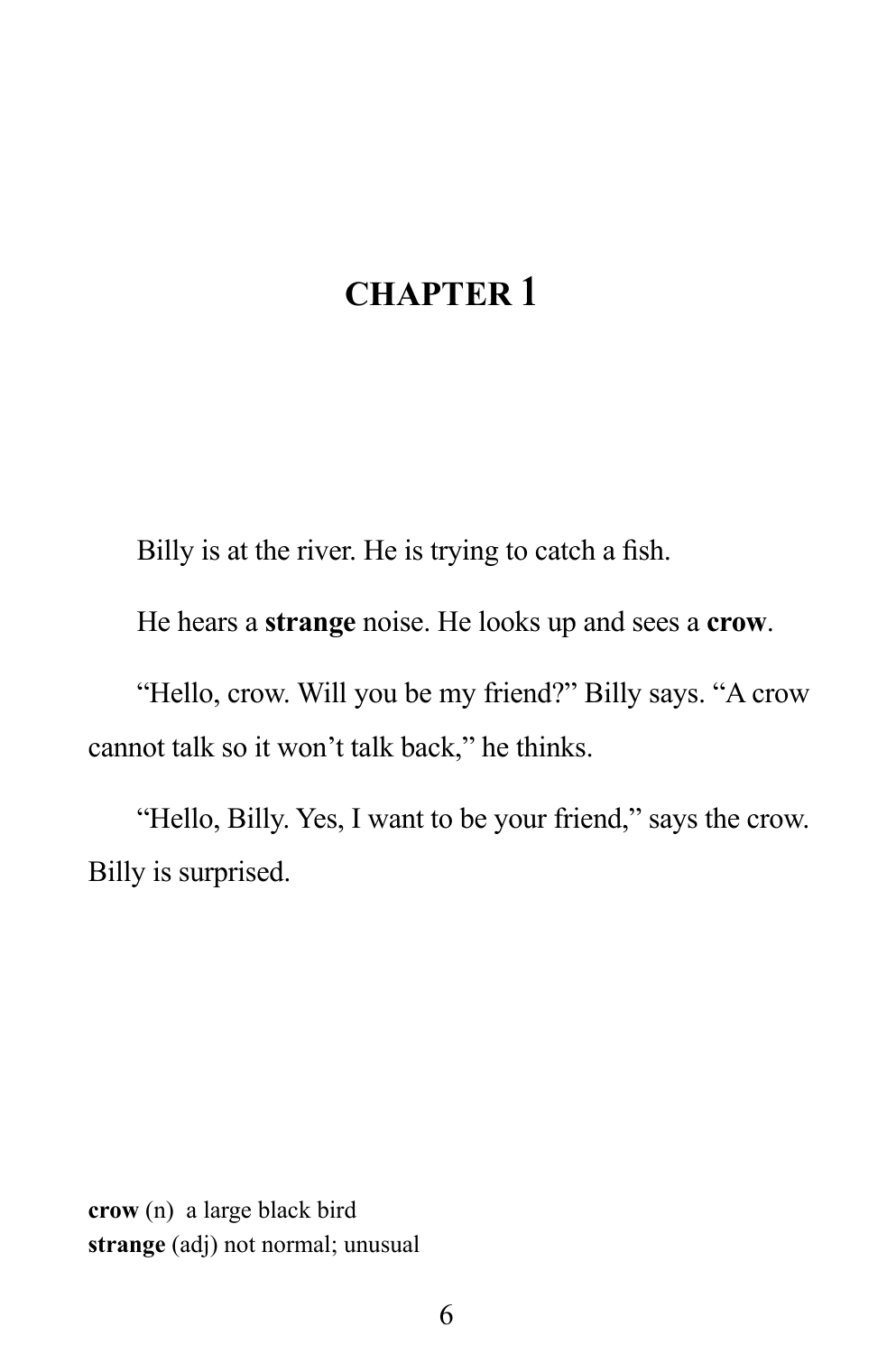

*Billy is at the river. He is trying to catch a fish.*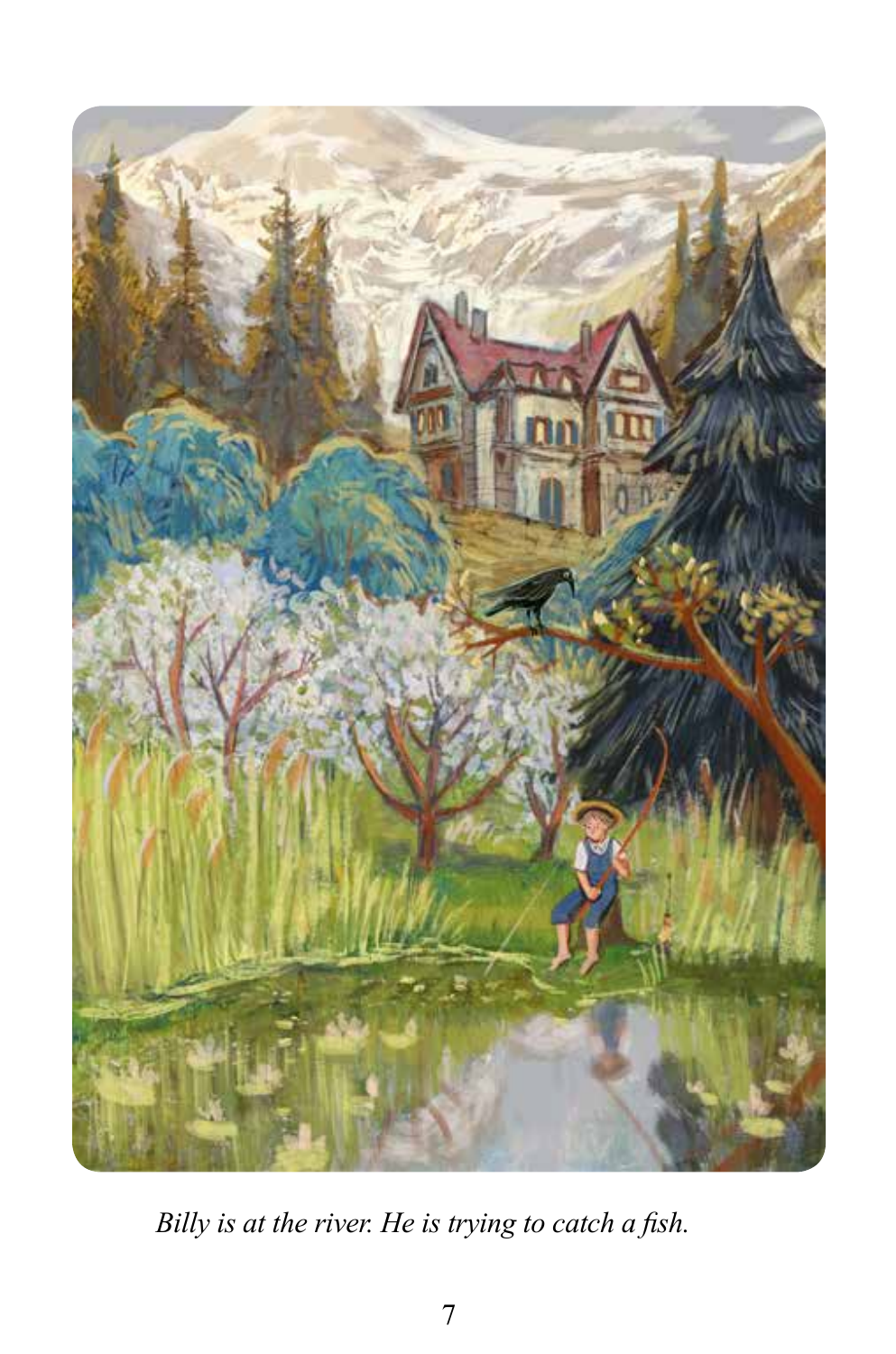"How can you talk?" Billy says. "You are just a crow!"

"I am not just a crow," he says. "This is a world of magic."

"Magic is not **real**," Billy says. "Everything happens for a reason."

"Magic is real, Billy. You will see. A bad **wizard** takes your mum and dad. Only you can **save** them. But you need to learn magic. Are you ready for this **adventure**, Billy?" the crow says.

Billy thinks about this.

"I want to believe you, crow. But I don't know you," Billy says.

"My name is Old John. I am a good wizard. The wizard turns me into a crow because he wants to **punish** me. I will not do bad things in his name."

"**Silly** crow!" Billy says. Billy goes home.

"Mum? Dad?" he says. "I am home."

**real** (adj) not fake or false; not imaginary **wizard** (n) a person who has magical powers **adventure** (n) an exciting or dangerous experience **punish** (v) to make someone suffer for a crime or a bad behaviour **silly** (adj) stupid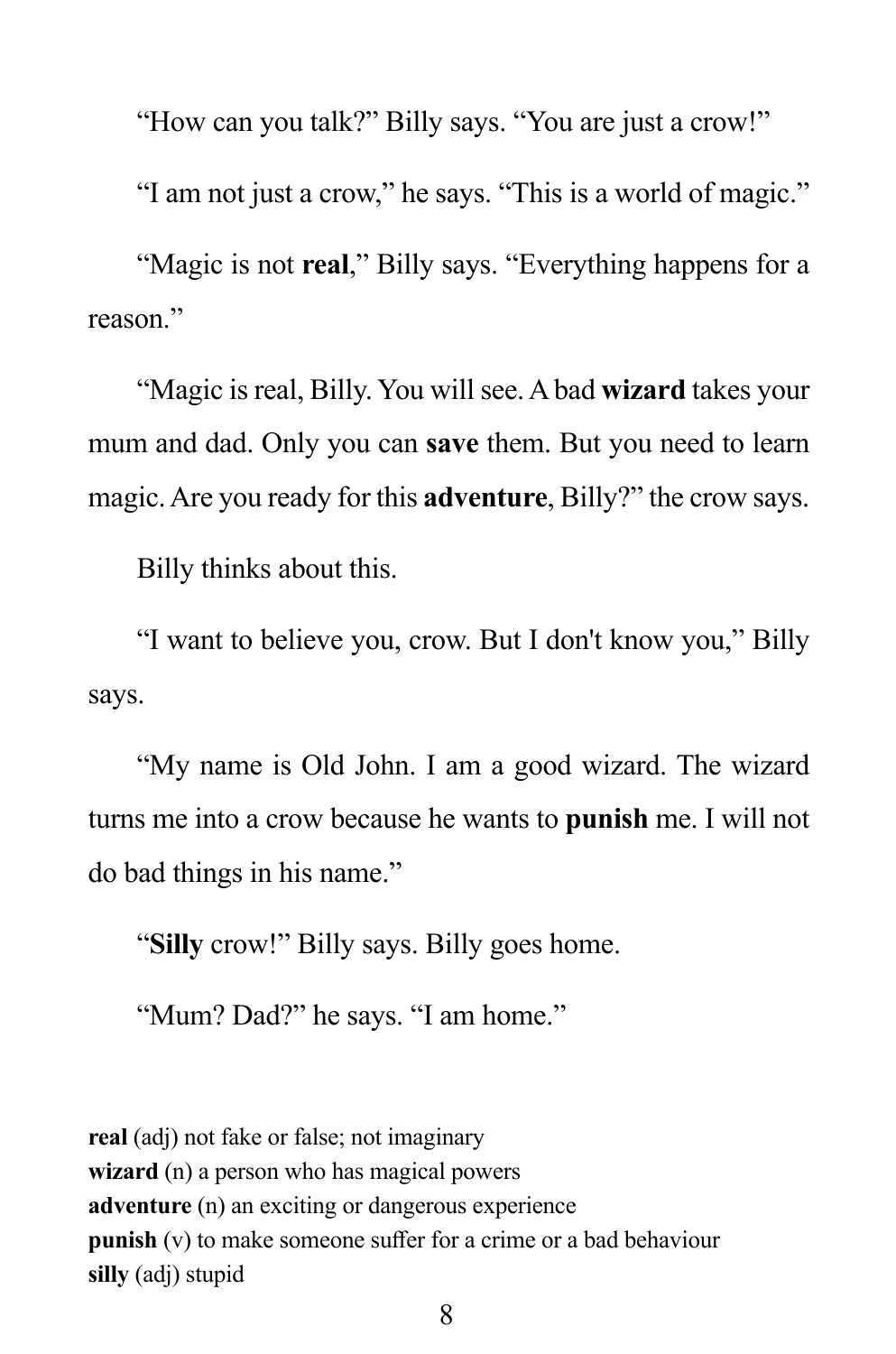

*"How can you talk?" Billy says. "You are just a crow!"*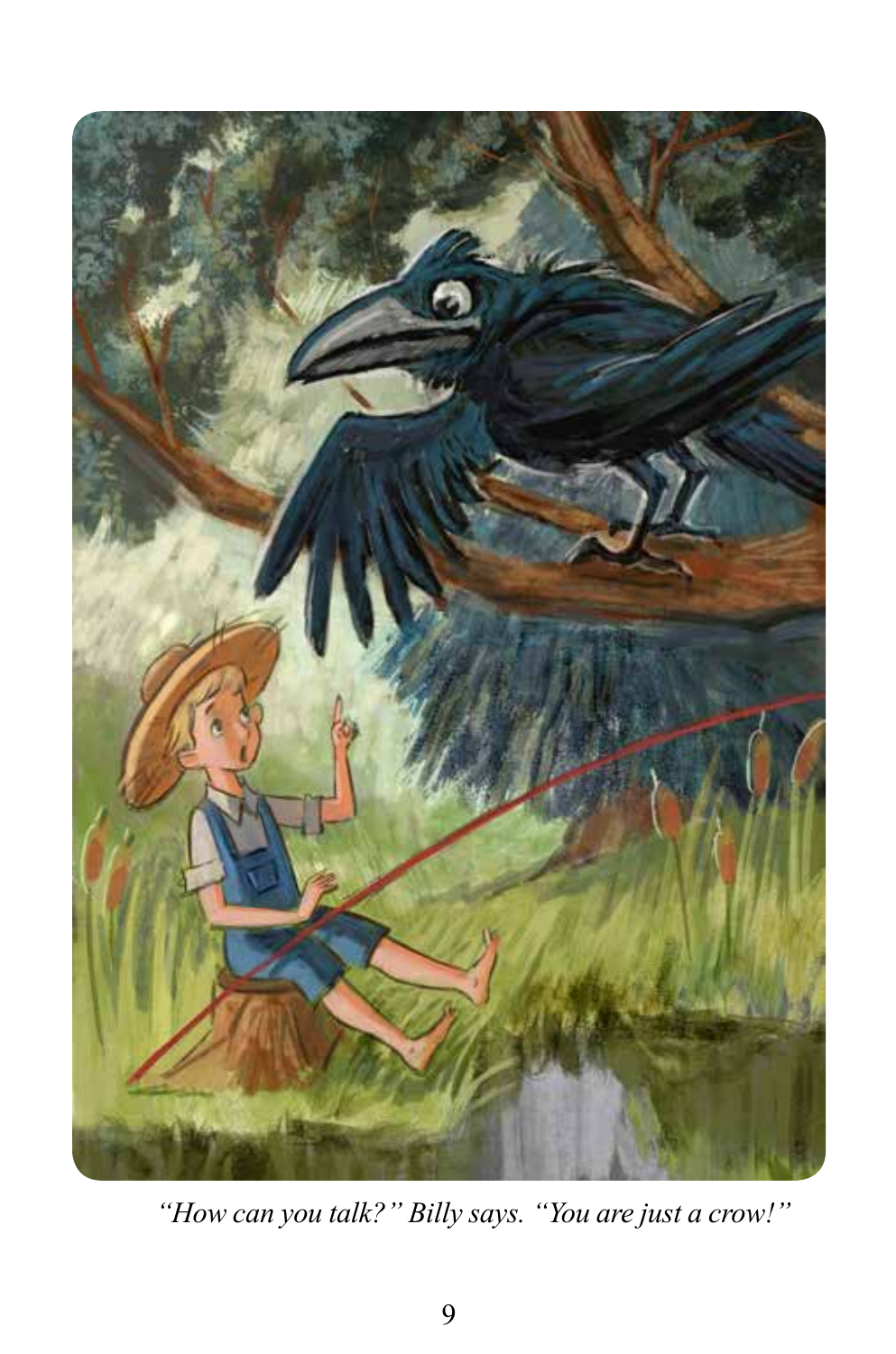There is no **reply**. Billy looks for his mum and dad everywhere in the house. He cannot find them. He starts crying. He waits until night but no one is there. Billy is alone.

Billy hears a noise. He looks out and sees the crow.

 "Crow, you are right. The bad wizard has my mum and dad," he says. "I will go on your adventure. I want to save my mum and dad. Will you teach me magic?"

 "No. I am not strong enough," says the crow. "You must beat the bad wizard, Billy. You must be strong. You must be clever. You must be **brave**. After this, you will be ready to fight the bad wizard."

 "This sounds like an adventure!" Billy says. "I am ready to learn magic."

**reply** (n) answer or response **brave** (adj) not afraid; having courage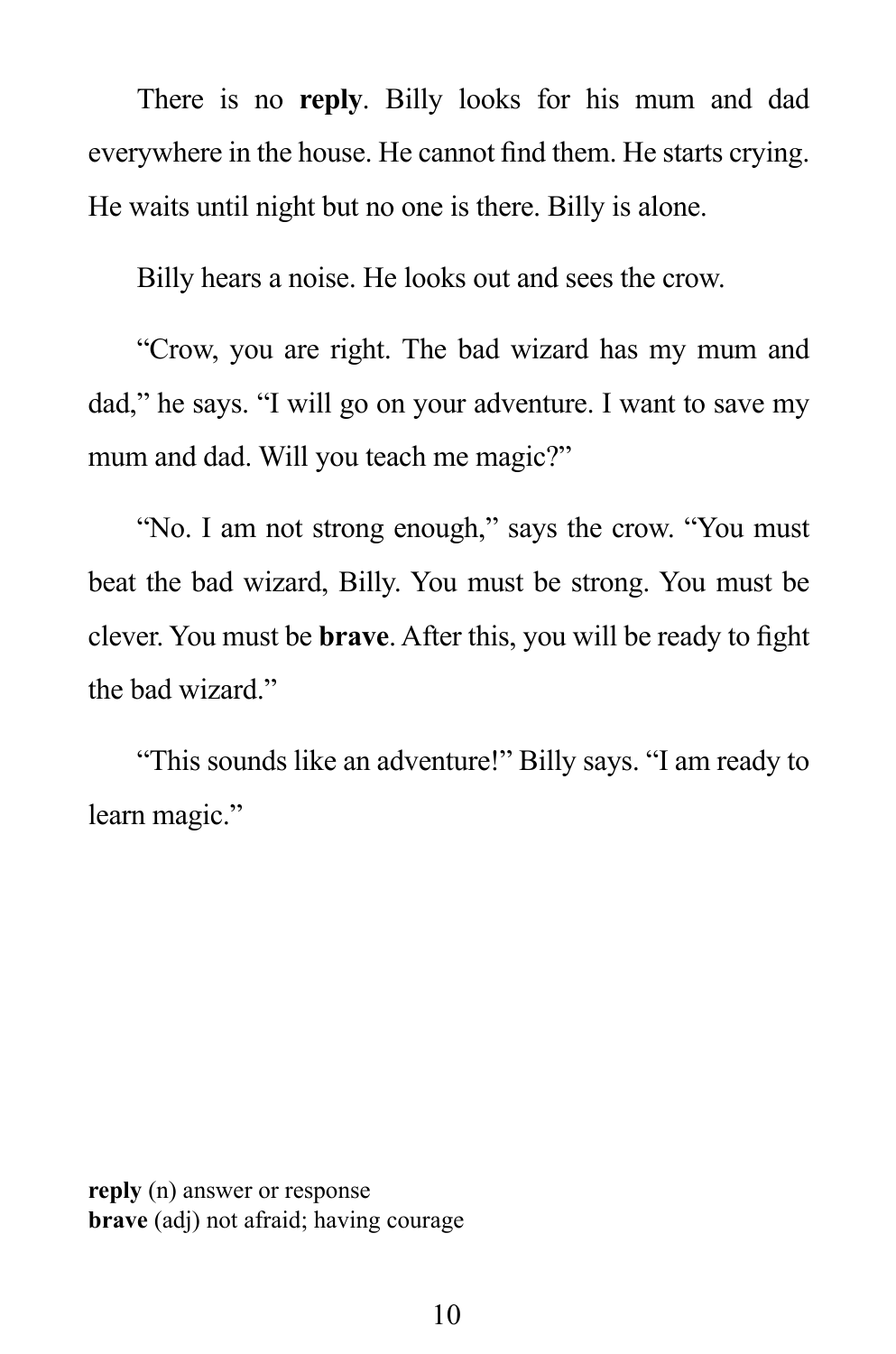

*Billy looks for his mum and dad everywhere in the house. He cannot find them.*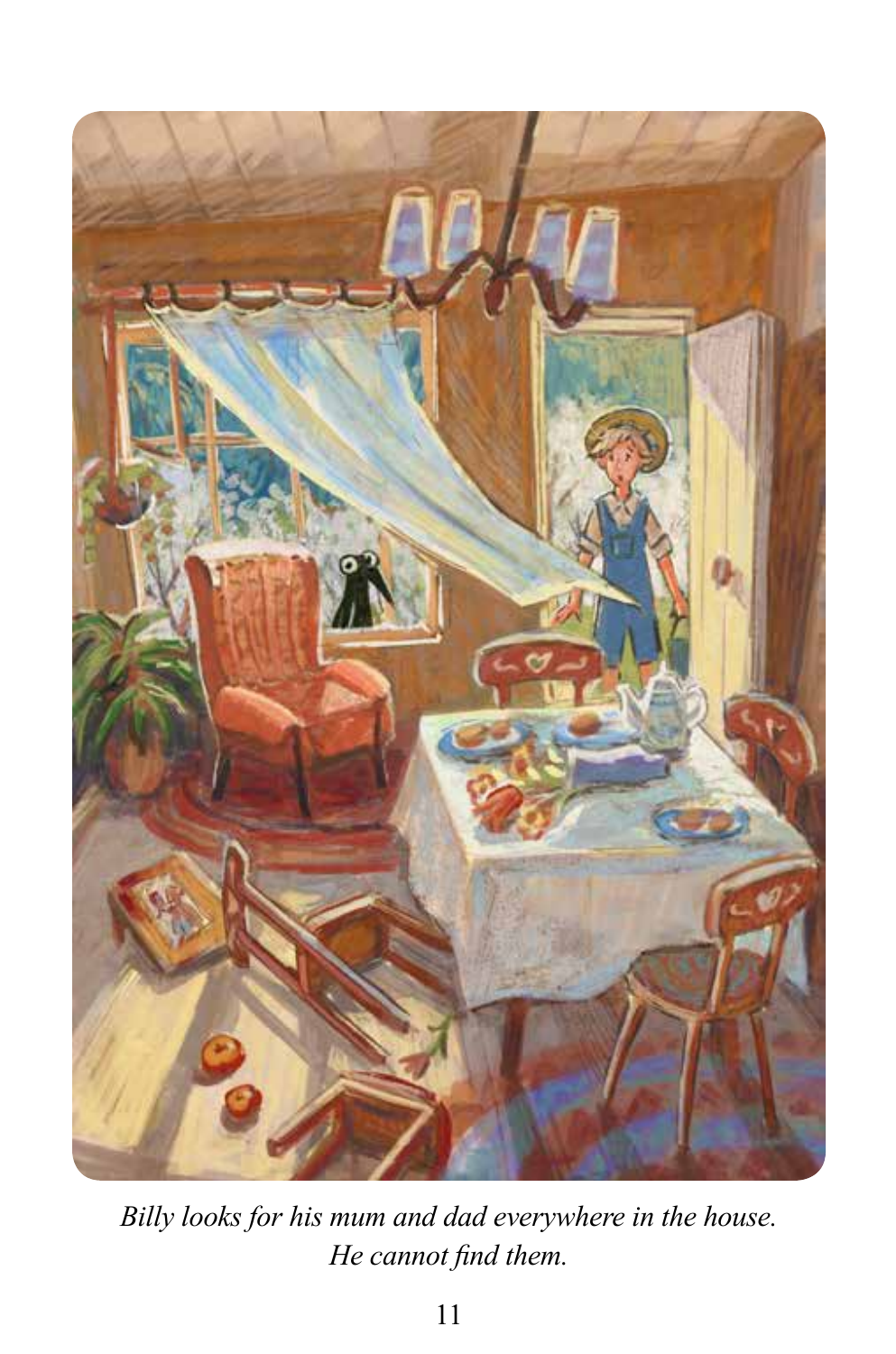# **GRAMMAR CHECK**

#### **Choose the correct answer. Test 1**

|    | 1. Billy looks for his mum and dad everywhere in the<br>house. He cannot find |                                                      |         |  |  |  |  |
|----|-------------------------------------------------------------------------------|------------------------------------------------------|---------|--|--|--|--|
|    | a) us                                                                         | b) her c) them                                       |         |  |  |  |  |
|    |                                                                               | 2. He hears a strange noise. He  up and sees a crow. |         |  |  |  |  |
|    | a) is looking b) look c) looks                                                |                                                      |         |  |  |  |  |
| 3. | Billy sees a wolf.  wolf comes from the trees.                                |                                                      |         |  |  |  |  |
|    | a) The                                                                        | $(b)$ A                                              | $c)$ An |  |  |  |  |
| 4. | Billy and the crow are going to start  journey.                               |                                                      |         |  |  |  |  |
|    | a) your                                                                       | b) their c) its                                      |         |  |  |  |  |
| 5. | Harold gives Billy an old necklace. Billy wears<br>around his neck.           |                                                      |         |  |  |  |  |
|    | a) it                                                                         | b) them $\qquad$ c) him                              |         |  |  |  |  |
|    | 6. Billy wants to be the cleverest boy  the world.                            |                                                      |         |  |  |  |  |
|    | a) on                                                                         | b) at                                                | $c)$ in |  |  |  |  |
| 7. | Billy starts to feel very hot. He looks  his<br>necklace. It is glowing.      |                                                      |         |  |  |  |  |
|    | a) to                                                                         | b) up                                                | c) at   |  |  |  |  |
|    |                                                                               | 8. Billy beats the wizard  he is brave and clever.   |         |  |  |  |  |
|    | a) before                                                                     | b) because c) so                                     |         |  |  |  |  |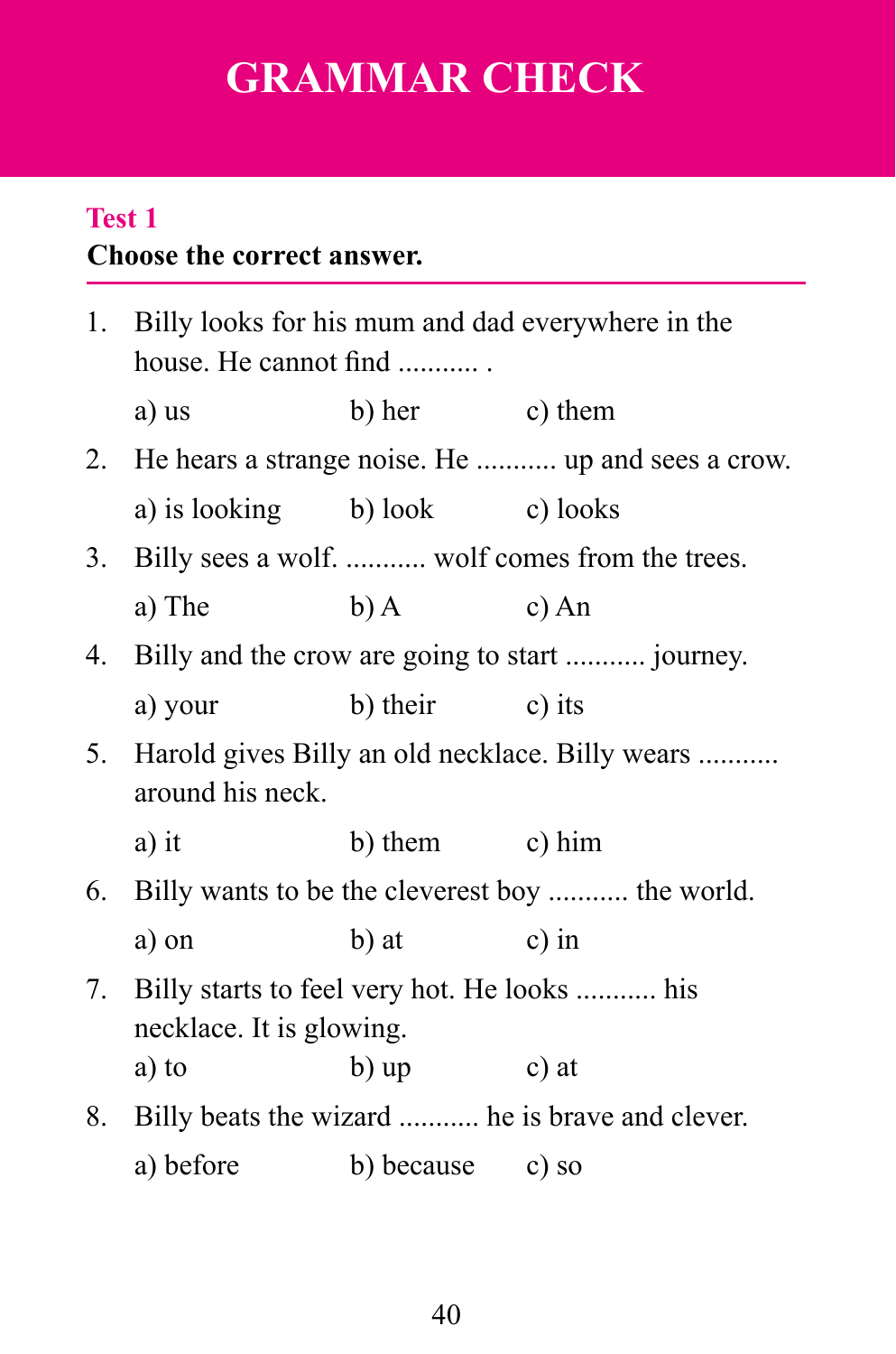#### **Test 2**

### **Complete the sentences by adding** *(i)est* **to the adjectives in brackets.**